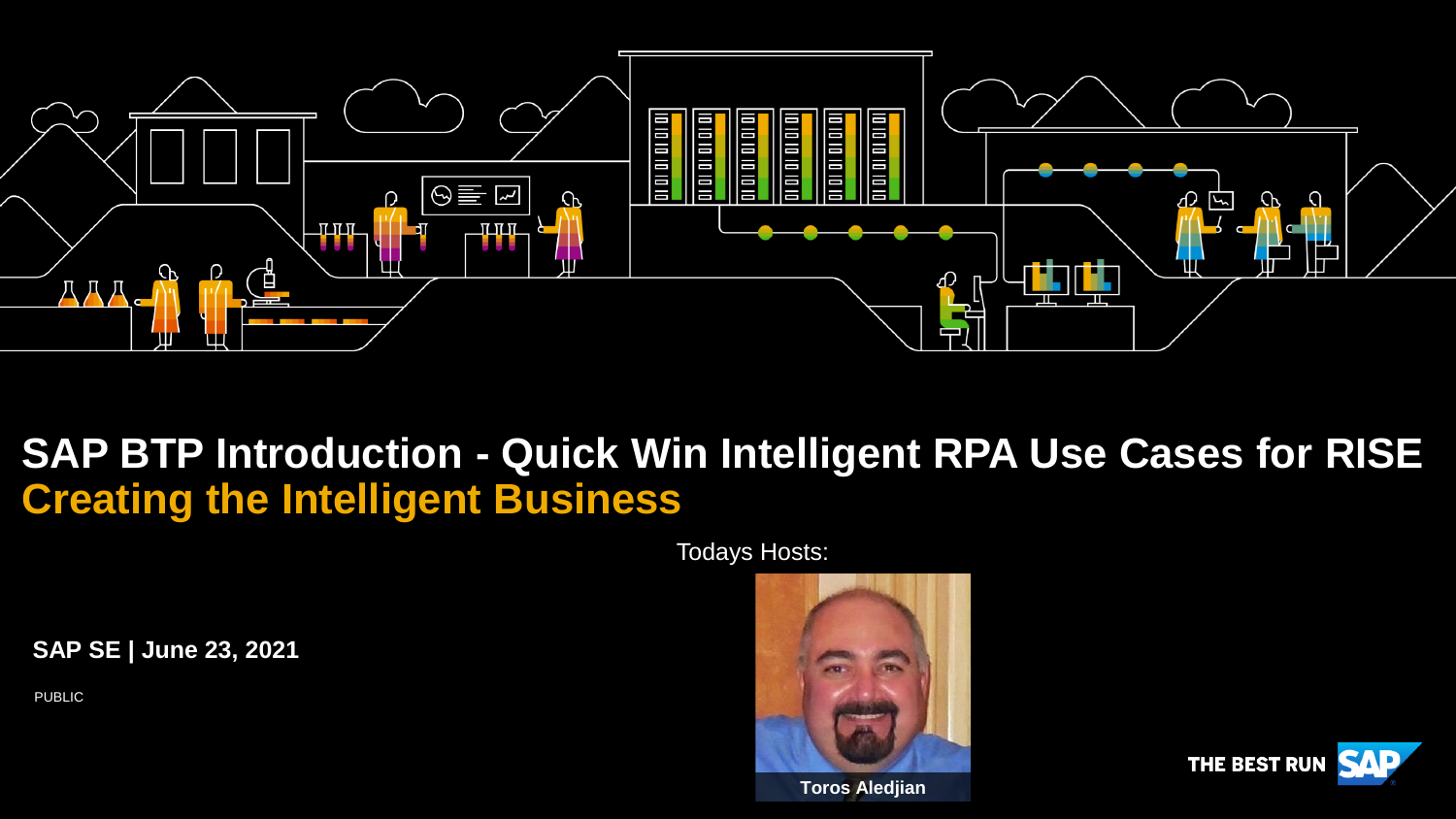#### **SAP is pleased to invite you to this Virtual Event offered for all regions on Wednesday June 23, 2021**

#### **Attending this Virtual Event will enable you to:**

- ➢ How to utilize Cloud Platform Enterprise Agreement Credits (CPEA) credits with SAP Intelligent RPA.
- $\triangleright$  Best practice Intelligent RPA use cases that will accelerate your move to S/4HANA, optimize your business processes and provide market leading differentiation.
- $\triangleright$  Hands on demonstration of how to build automations with Intelligent RPA using a library of 200+ best practice content.

#### **SAP Business Technology Platform**

The Platform for the Intelligent Enterprise

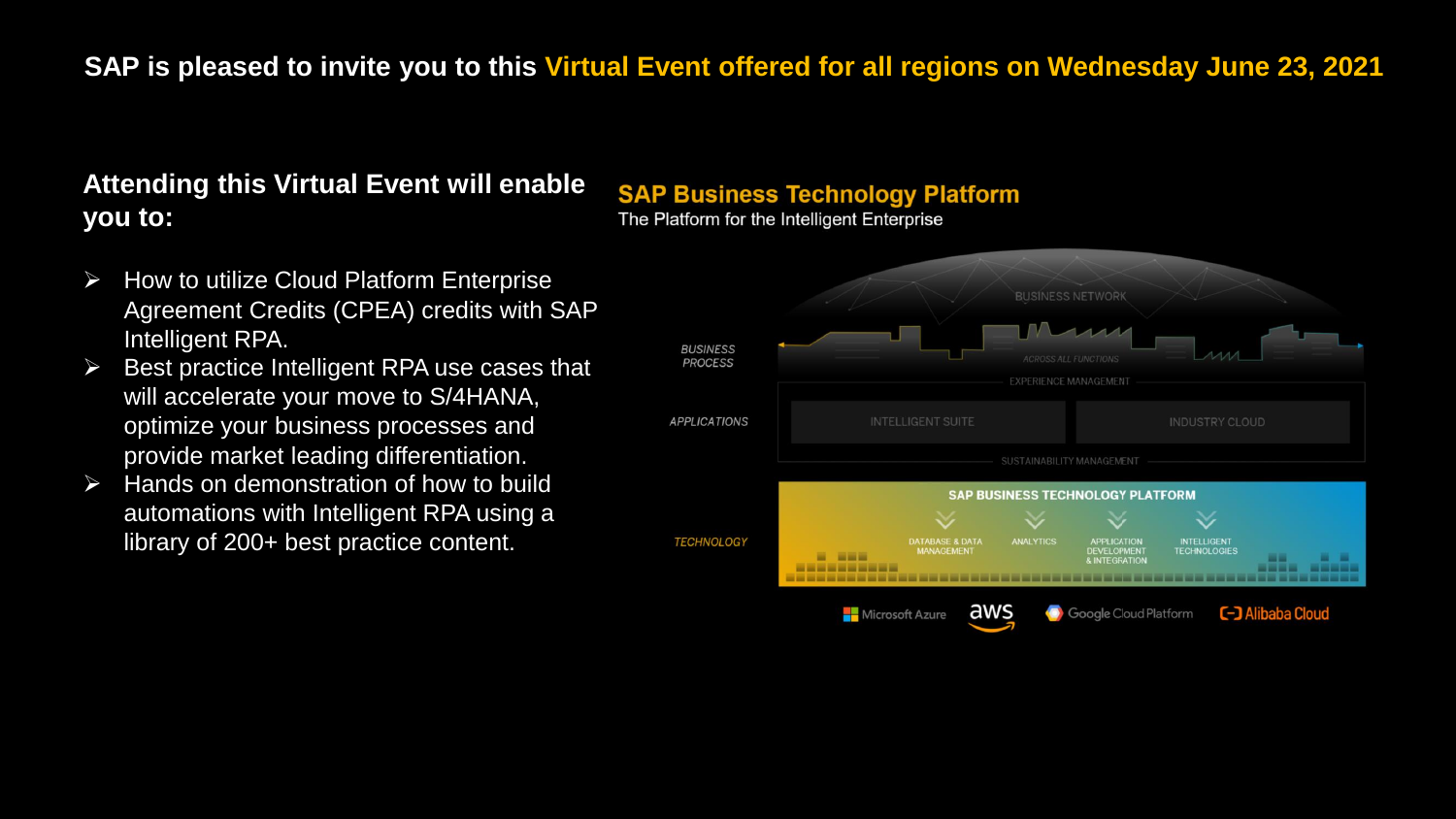#### **Our Keynote Speaker**



**Andre Borchert, VP Head of Intelligent RPA Solution Management, Technology & Innovation, SAP SE**

Andre Borchert is managing the SAP Intelligent Robotic Process Automation Solution Management efforts to drive adoption of SAP Intelligent RPA within the market. This includes Solution Management, Field & Ecosystem activation, Demand Generation, Customer Success and Adoption to scale the market traction and growth of SAP Intelligent RPA and the wider SAP process automation portfolio and deliver SAP´s Vision & Mission of THE Intelligent Enterprise by bringing Automation and Innovation to business processes. Andre has 17 years' experience in the Technology & Innovation Industry and has held various roles including Sales Management, Solution Advisory and Center of Excellence & Presales Management in the Europe, Middle East and Africa Region driving the success of SAP´s Platform & Technology Portfolio. Andre holds a Bachelor of Science Degree and is a passionate storyteller, mentor & coach and sneaker collector.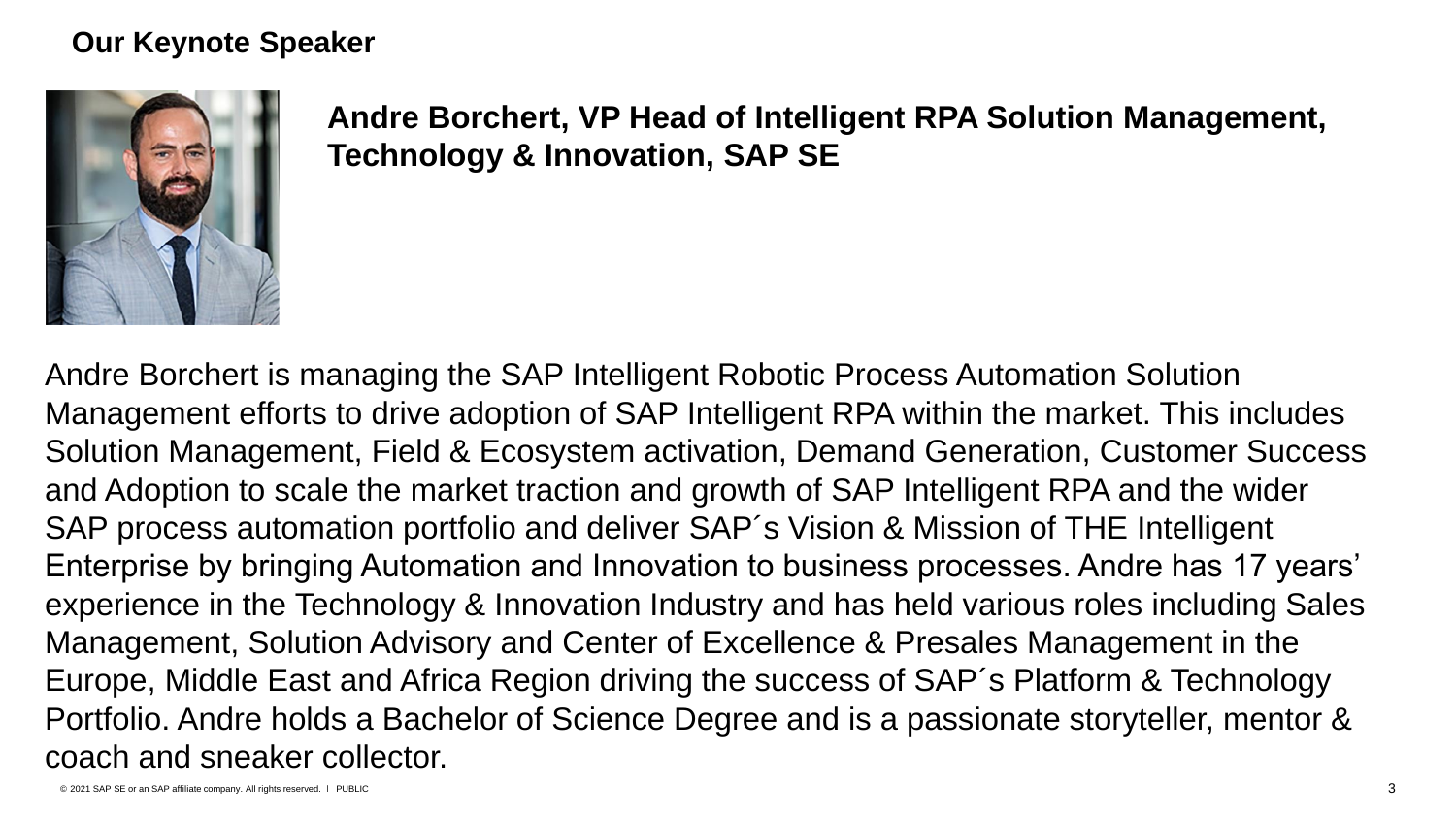## **Our Agenda The Americas & Europe - June 23, 2021**

| Day 1                 | <b>Topic</b>                                                                                                                                                                                                                  | Dur.     |
|-----------------------|-------------------------------------------------------------------------------------------------------------------------------------------------------------------------------------------------------------------------------|----------|
| 11:00 EST (08:00 PST) | <b>Words of Welcome</b><br>Andre Borchert, VP Head of Intelligent RPA Solution Management, Technology &<br><b>Innovation, SAP SE</b>                                                                                          | 5 min    |
| 11:05 EST (08:05 PST) | How to utilize Cloud Platform Enterprise Agreement Credits (CPEA) credits with<br><b>SAP Intelligent RPA.</b><br>Hemant Rachh, APJ/GC GTM Lead, SAP Intelligent RPA                                                           | $15$ min |
| 11:20 EST (08:20 PST) | Best practice Intelligent RPA use cases that will accelerate your move to S/4HANA,<br>optimize your business processes and provide market leading differentiation.<br>Peter Engel, Global Solution Owner, SAP Intelligent RPA | $15$ min |
| 11:35 EST (08:35 PST) | Hands on demonstration of how to build automations with Intelligent RPA using a<br>library of 200+ best practice content.<br>Peter Engel, Global Solution Owner, SAP Intelligent RPA                                          | $15$ min |
| 11:50 EST (08:50 PST) | <b>Resources for your Success</b><br>Hemant Rachh, APJ/GC GTM Lead, SAP Intelligent RPA                                                                                                                                       | $15$ min |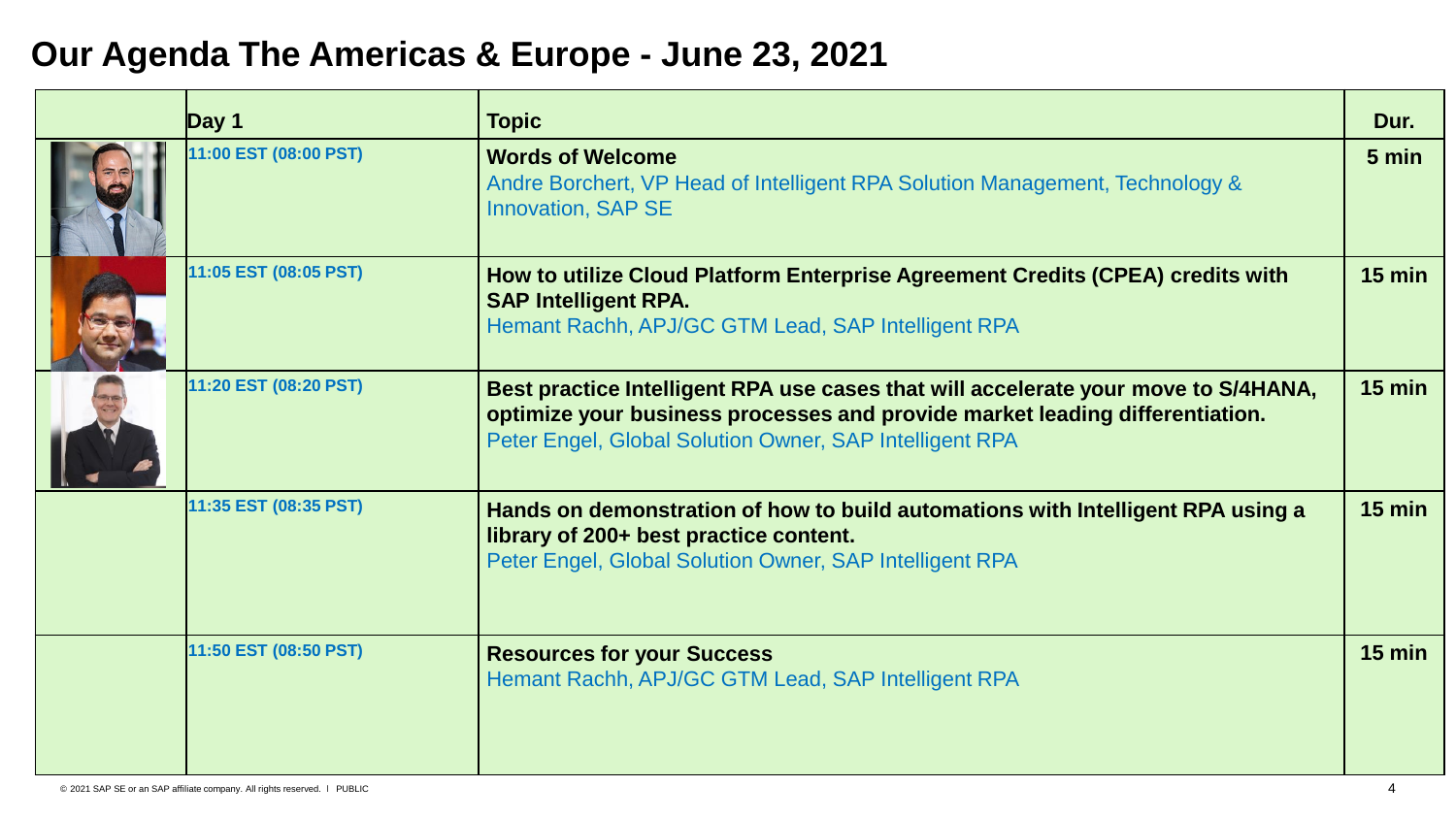## **Upcoming Event**

**June 30 Move quickly and adapt with process hyperautomation & integration – Incture for APJ/EMEA & the Americas Virtual Event (Incture)**

- ➢ <https://webinars.sap.com/eur/2021-06-08-sap-ie-btp-integration-incture-webinar-global/en/home>
- **July 15 How to Simplify application development with SAP Extension Suite for APJ/EMEA & the Americas (Deloitte)**
- ➢ <https://webinars.sap.com/eur/2021-06-24-sap-ie-btp-extension-deloitte-webinar/en/home>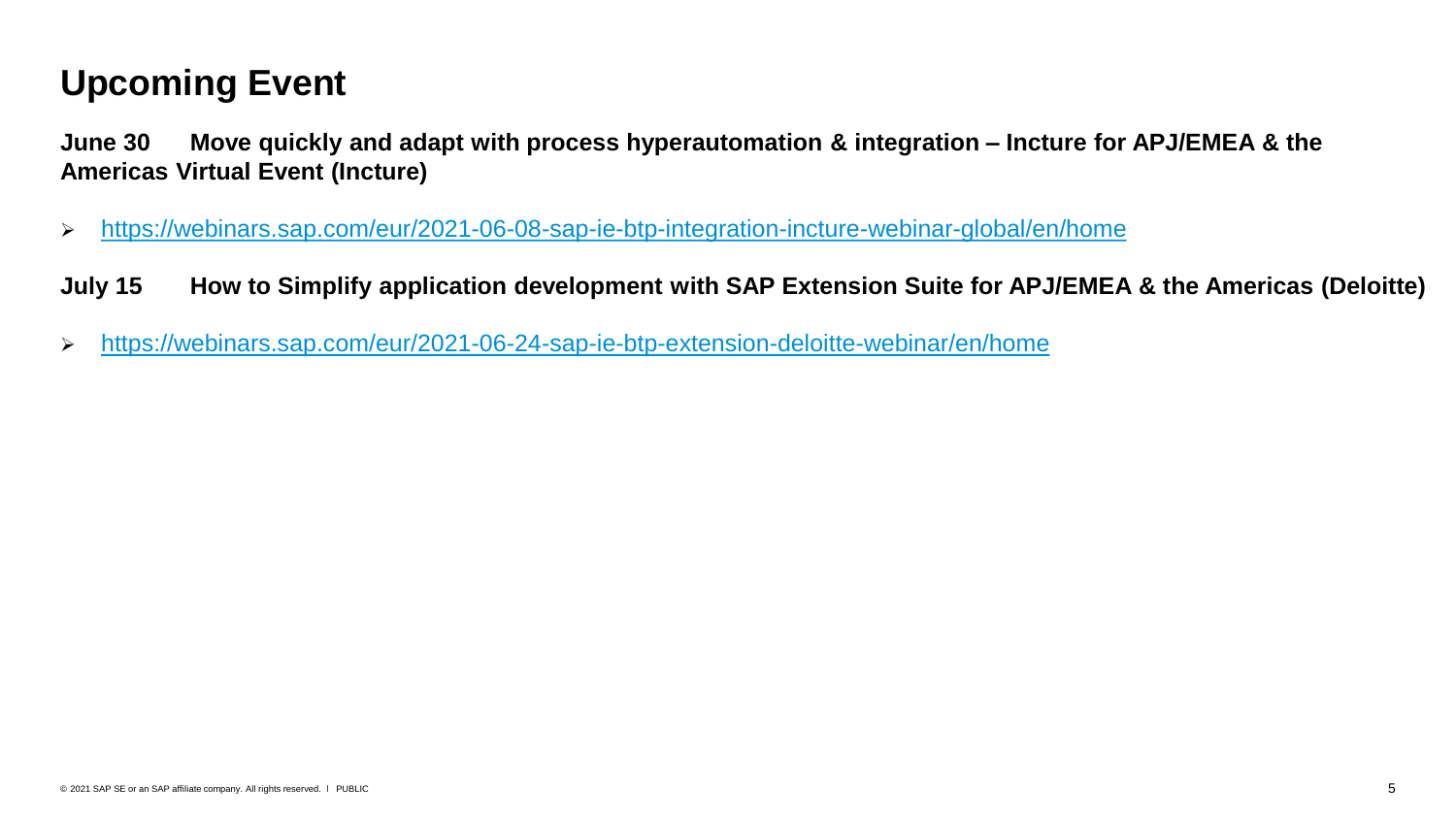## **SAP Garage Series - Episode 3 (Get Started with Integration Suite – API Management) Virtual Event**

- ➢ **North/South America & Europe July 7, 2021 11:00am ET (08:00am PT – 17:00 CET)**
- ➢ **Europe, Asia Pacific & Japan July 7, 2021 16:00 AEST (08:00 CET - 13:00 SGT)**
- ➢ **What is the BTP Garage?**

The BTP Garage is our studio for presenting and connecting the business value of **SAP BTP** with the how-to guidance for realizing business use cases and solving business challenges.

The **BTP Garage** webinar series is geared towards getting you started, hands-on enablement and expert guidance. Each episode will focus on one SAP Discovery Center Mission and will dive into the details

#### **Why attend?**

Gain a clear understanding of the business value of SAP BTP through a focus on relevant business use cases.

Find out how you can get started quickly and where to go for step-by-step guidance.

<https://webinars.sap.com/2021-12-31-sap-btp-customer-value-network-global/en/garage1>

[Register Now](https://webinars.sap.com/2021-12-31-sap-btp-customer-value-network-global/en/garage1)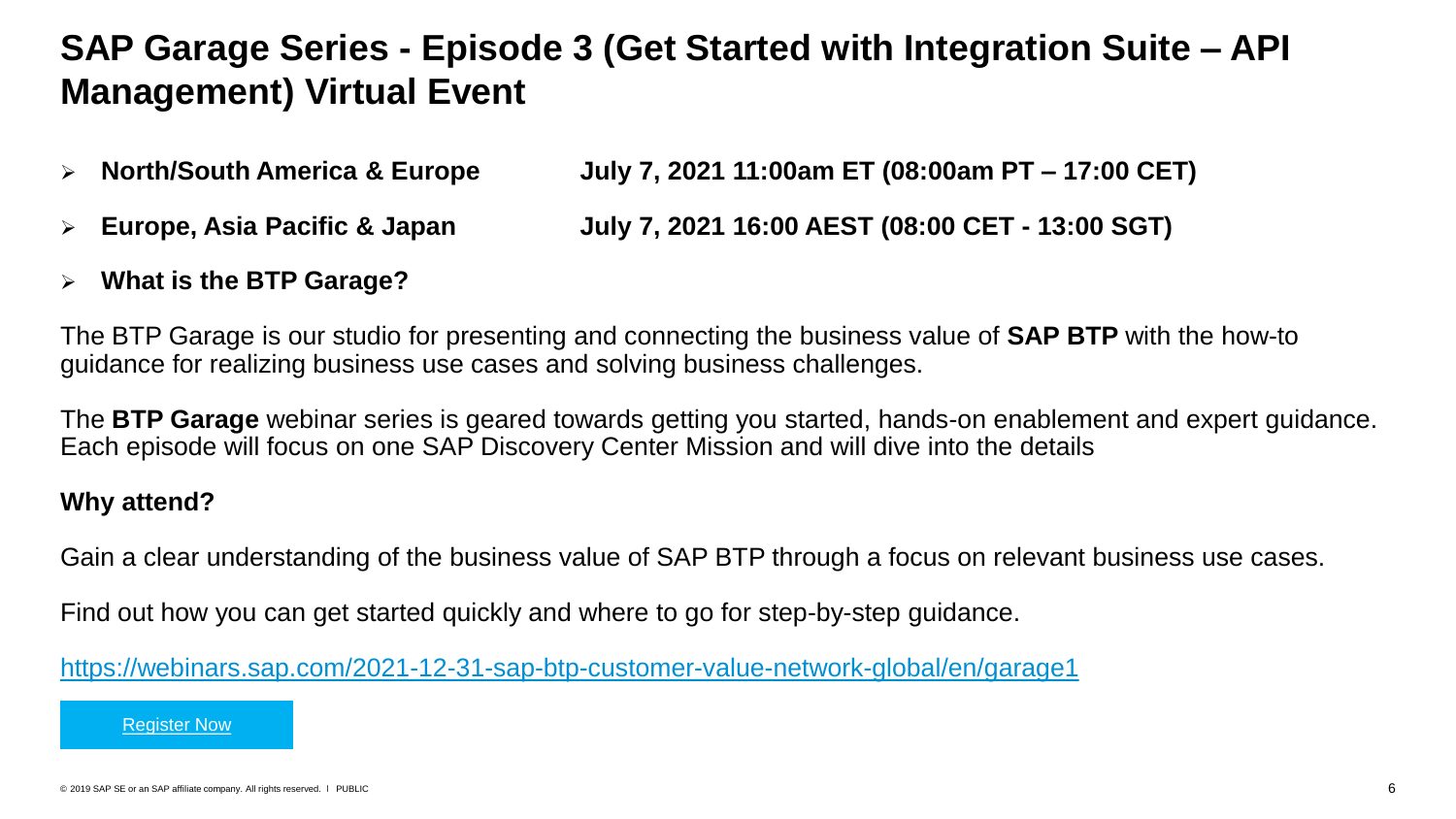## **SAP Practitioner Forums – 2021 schedule**



| <b>First</b><br>Wednesday      | <b>SAP BTP Garage</b><br>Host: Cecily Sorenson (APJ)<br>Host: Chris Aron (GLOBAL)<br><b>Register: SAP BTP Garage Series</b>                                                                   |
|--------------------------------|-----------------------------------------------------------------------------------------------------------------------------------------------------------------------------------------------|
| <b>Third</b><br>Wednesday      | <b>SAP Screen Personas</b><br><b>Hosts: Peter Spielvogel and Conrad Bernal</b><br>Register: https://www.sap.com/cmp/nl/sap-screen-personas-<br>practitioner-forum/index.html                  |
| <b>Third</b><br>Thursday       | <b>SAP Fiori (APJ UX)</b><br>Host: Toros Aledjian<br>Hosts: Jocelyn Dart, Simon Kemp, Toros Aledjian<br>Register: SAP Fiori (APJ UX) Practitioners Forum                                      |
| <b>Third</b><br><b>Tuesday</b> | <b>SAP Business Technology Platform (APJ)</b><br>Host: Toros Aledjian<br>Host: Richa Sharma, Rajesh Ragupathy, Toros Aledjian<br><b>Register: SAP Business Technology Practitioners Forum</b> |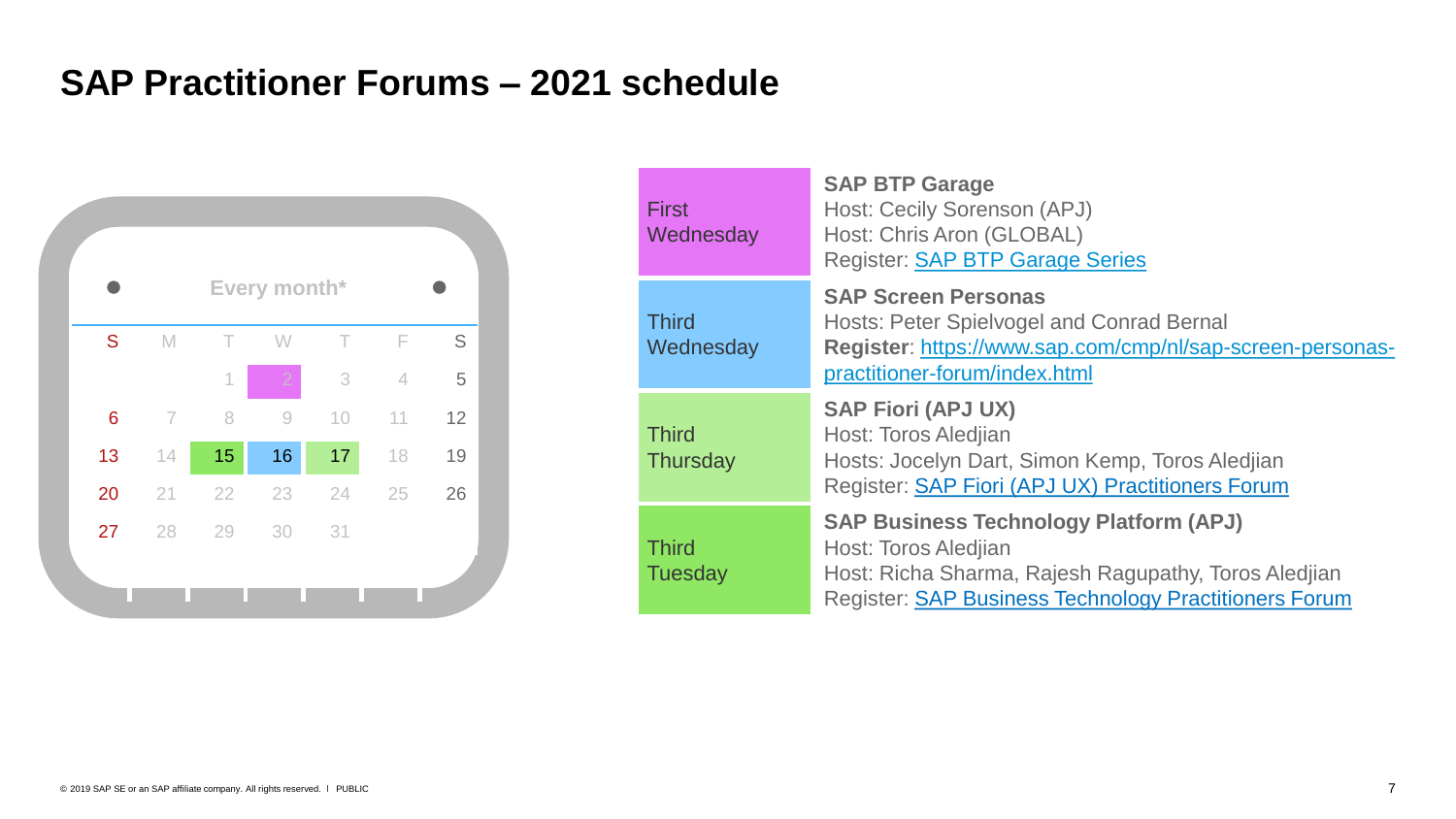# **Thank you!**

**In our ongoing efforts to bring you better webinars in the future please complete our Webinar survey found at the following link or use the QR Code**



[https://qtrial2019q3az1.az1.qualtrics.com/jfe/form/SV\\_1LIIibqq1hc83qe](https://qtrial2019q3az1.az1.qualtrics.com/jfe/form/SV_1LIIibqq1hc83qe)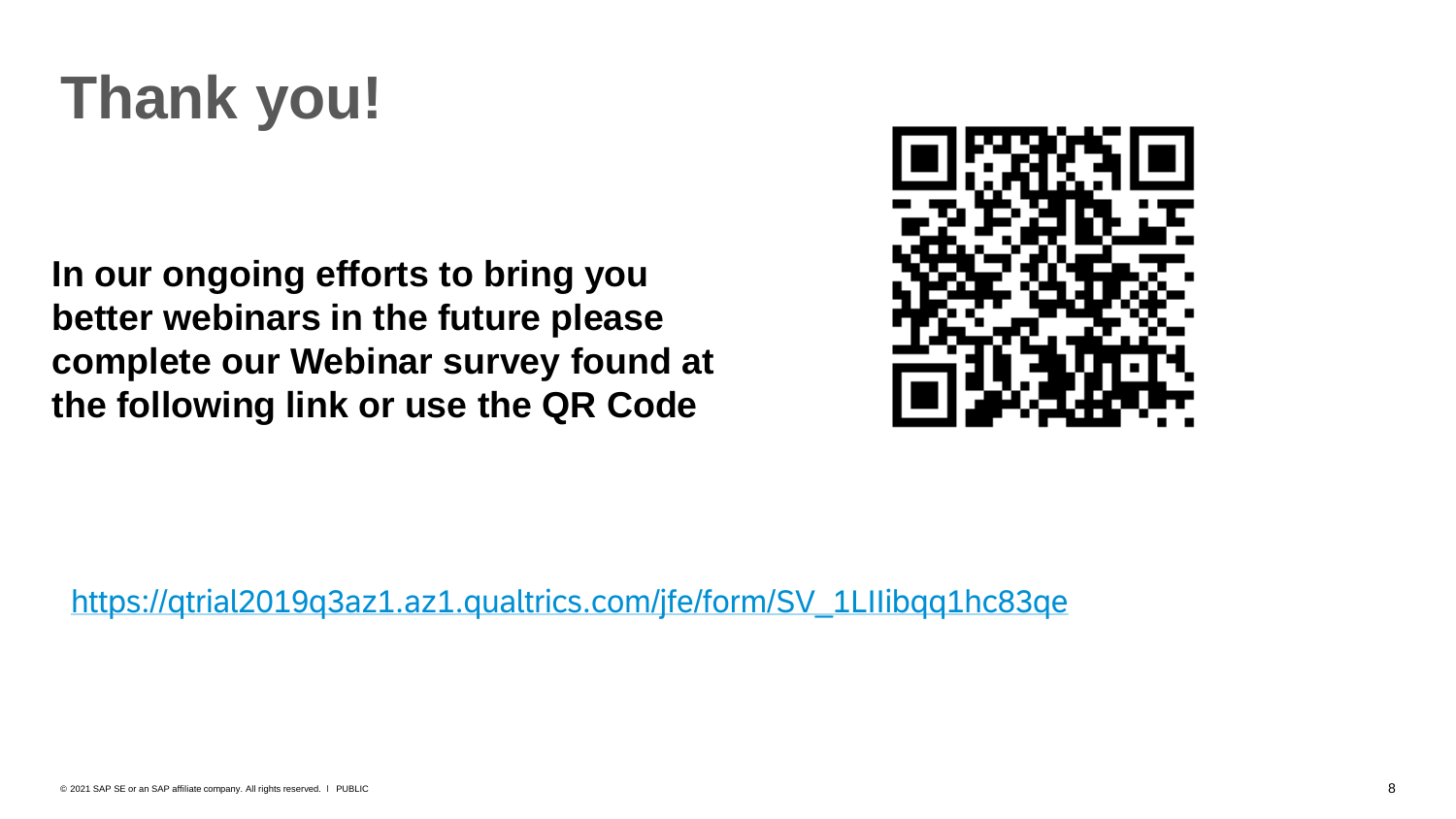## **Our Agenda Europe, Asia Pacific & Japan - June 23, 2021**

| Day $1$                                                       | <b>Topic</b>                                                                                                                                                                                                                  | Dur.             |
|---------------------------------------------------------------|-------------------------------------------------------------------------------------------------------------------------------------------------------------------------------------------------------------------------------|------------------|
| 16:00 AEST (10:30 IST - 12:00 ICT -<br>14:00 JST - 13:00 SGT) | <b>Words of Welcome</b><br>Andre Borchert, VP Head of Intelligent RPA Solution Management, Technology &<br><b>Innovation, SAP SE</b>                                                                                          | 5 min            |
| 16:05 AEST (10:35 IST - 12:05 ICT -<br>14:05 JST - 13:05 SGT) | How to utilize Cloud Platform Enterprise Agreement Credits (CPEA) credits with<br><b>SAP Intelligent RPA.</b><br>Hemant Rachh, APJ/GC GTM Lead, SAP Intelligent RPA                                                           | $15$ min         |
| 16:20 AEST (10:50 IST - 12:20 ICT -<br>14:20 JST - 13:20 SGT) | Best practice Intelligent RPA use cases that will accelerate your move to S/4HANA,<br>optimize your business processes and provide market leading differentiation.<br>Peter Engel, Global Solution Owner, SAP Intelligent RPA | $15$ min         |
| 16:35 AEST (11:05 IST - 12:35 ICT -<br>14:35 JST - 13:35 SGT) | Hands on demonstration of how to build automations with Intelligent RPA using a<br>library of 200+ best practice content.<br>Peter Engel, Global Solution Owner, SAP Intelligent RPA                                          | $15 \text{ min}$ |
| 16:50 AEST (11:20 IST - 12:50 ICT -<br>14:50 JST - 13:50 SGT) | <b>Resources for your Success</b><br>Hemant Rachh, APJ/GC GTM Lead, SAP Intelligent RPA                                                                                                                                       | $15$ min         |